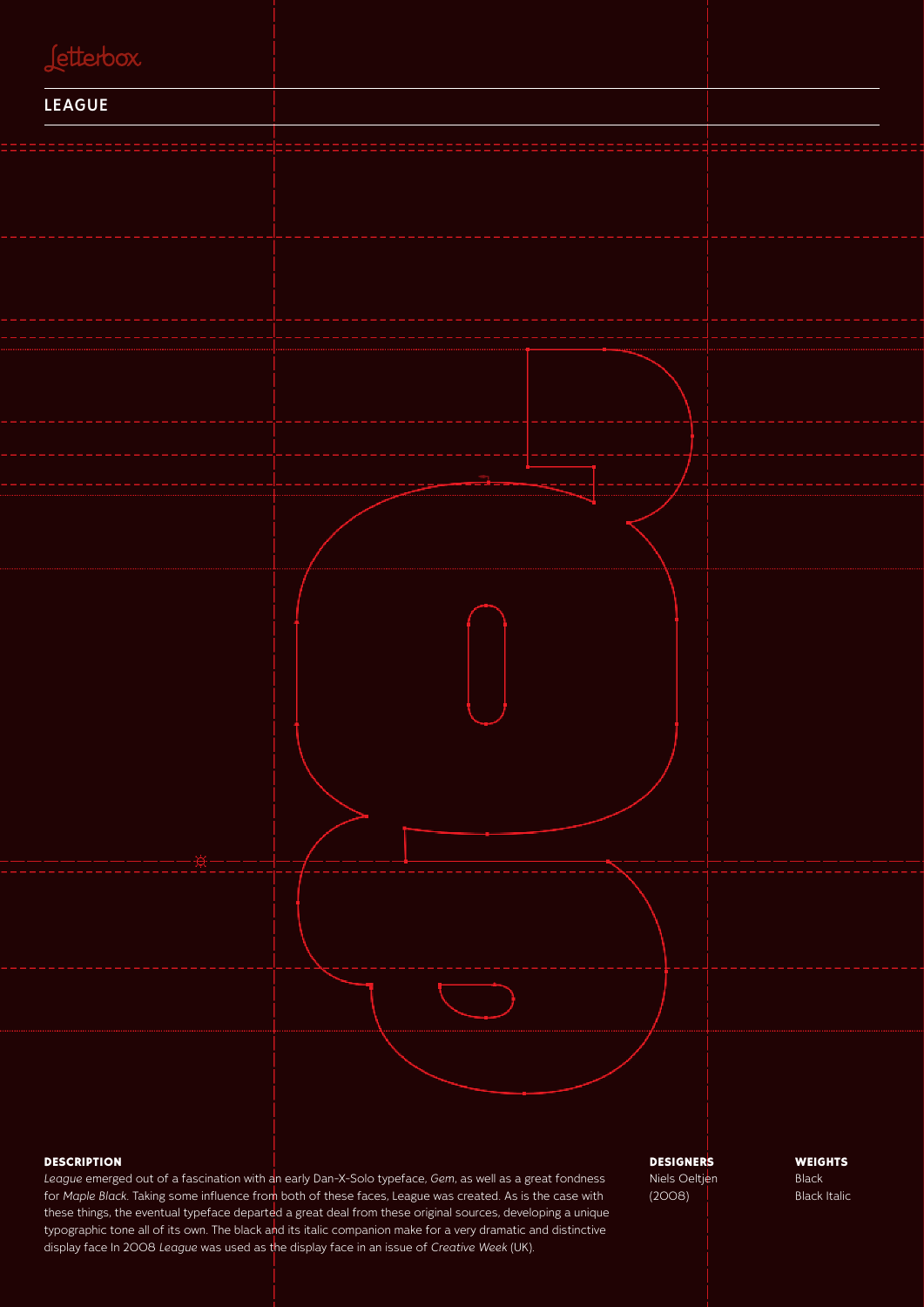### Beratungstermin über unseren kostenlosen

# *zulu nation* uardia

From 1980 to 2008 there have been 3478 eurovision entrants

### EUROPEAN CUISINE THROUGHOUT



Der Energiekonzern E.ON setzt gegenüber der Bundesregierung Konfrontation:

## Lietuvių kalba quietly spoken karl thomasson Aukštaičių Žemaičių/Žemaitiu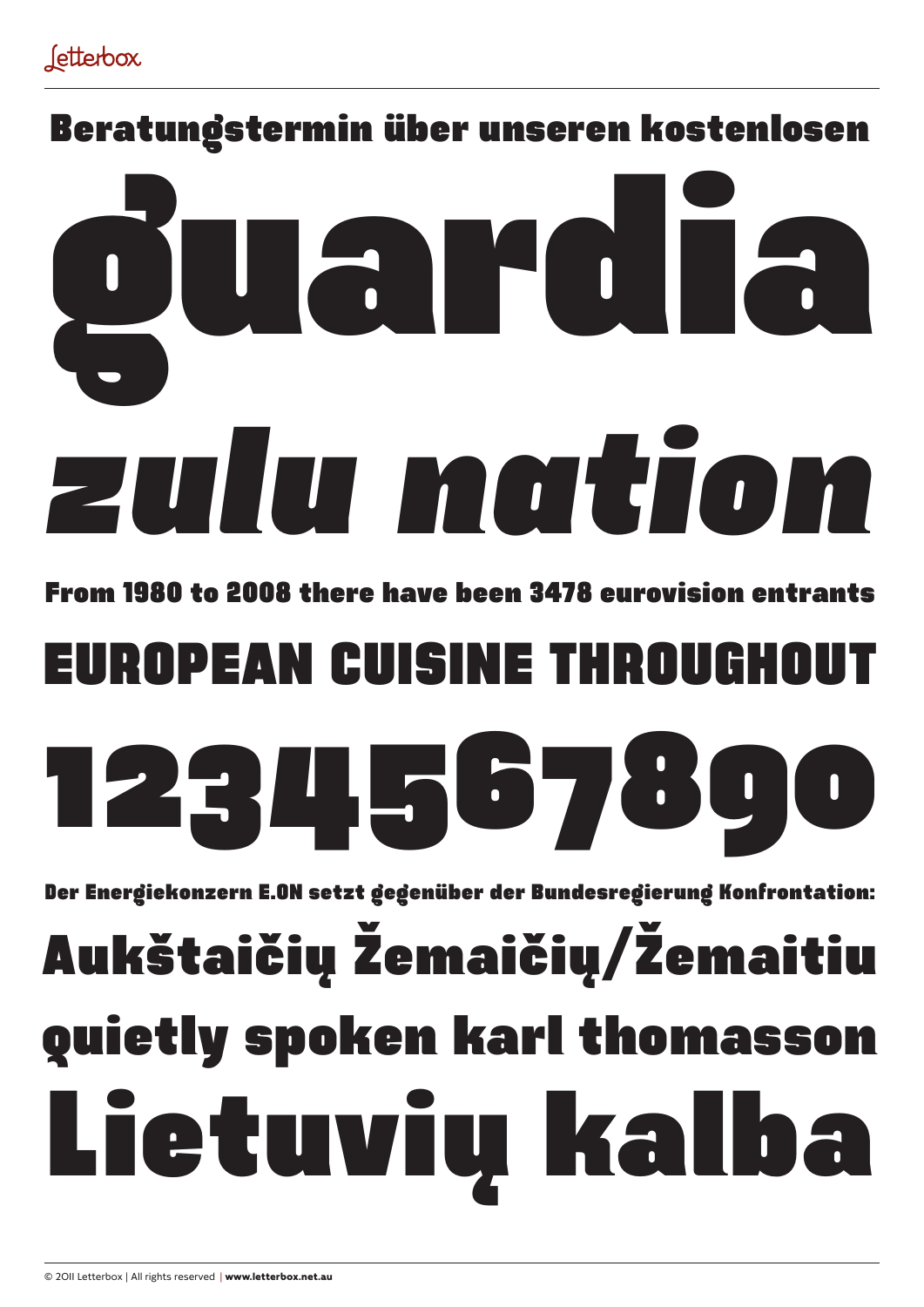